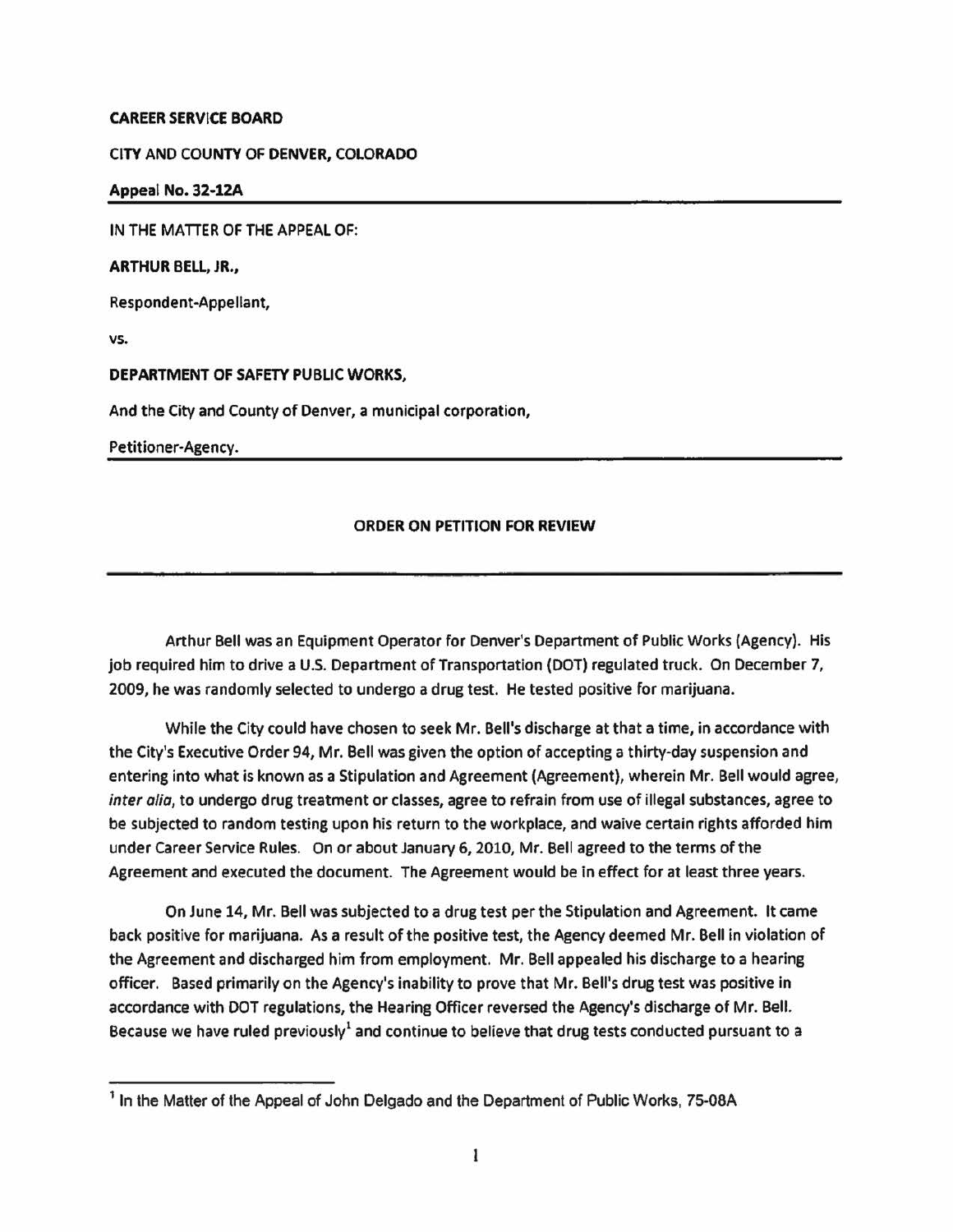Stipulation and Agreement need not conform to the DOT regulations, we reverse the Hearing Officer and re-impose the discipline of discharge on Mr. Bell.

We first note that the Hearing Officer, in her decision, has misapprehended the issue(s) before her. She determined those issues to be: 1) whether the Agency proved by a preponderance of the evidence that Appellant's conduct justified discipline under the Career Service Rules; and 2) whether the Agency proved that termination was within the range of penalties that could be imposed for the proven misconduct. But these were not the issues presented for her consideration. Rather, pursuant to the clear terms of the Stipulation and Agreement, the only issue before the Hearing Officer that could have been "raised on appeal is whether employee complied with the terms and conditions of the agreement. All other issues and defenses to the discipline are expressly waived." (Agreement, par.8) Indeed, even the issue of appropriate punishment had been agreed to by the parties. Per paragraph 5 of the Agreement, if Mr. Bell is found to have violated the Agreement, then that constitutes cause for dismissal.

On page 4 of her decision, the Hearing Officer noted that Mr. Bell tested positive for marijuana at a level of 35 ng/ml . She further noted that this level was below DOT levels for an initial positive result, but above DOT levels for a positive confirming test. She then reasoned that this appeal hinged on whether the results were from an initial or a confirmatory test. We disagree. The Hearing Officer's task was not to determine whether Mr. Bell tested at a level sufficient to support a positive finding under DOT regulations. Instead, the only task for the Hearing Officer was to determine if Mr. Bell violated his Agreement. The Agreement prohibited Mr. Bell's use of all illegal substances, including marijuana (par.5). The Agreement did not proscribe marijuana use - as long as it was below a certain level; it prohibited all use. Consequently, it does not matter for purposes of determining whether the Agreement was violated, whether Mr. Bell tested positive for marijuana use at a SO ng/ml level, a **35**  ng/mL level, or a 15 ng/mL level.<sup>2</sup> The salient point is that he tested positive for marijuana in his system. He used marijuana and that violated the specific terms of the Stipulation and Agreement.

At page 6 of her decision, the Hearing Officer finds that the drug test did not comport with DOT requirements. Again, we find this irrelevant because the test in question was not performed in furtherance of a DOT mandate, regulation, or other requirement. It was conducted to determine whether Mr. Bell was in compliance with the terms of his Agreement. Accordingly, the failure of the tests to strictly comport with DOT procedural guidelines is immaterial.

 $<sup>2</sup>$  In any event, the record appears to us to prove conclusively that the 35 ng/mL finding was based on a</sup> confirmatory test and not an initial test, thereby resulting in a "positive" test even under DOT regulations. Though different witnesses with varying degrees of familiarity with the process expressed slightly differing opinions, the unrebutted testimony of Marcel Linne, Safety Director for the Department of Public Works, testified that if the initial test comes back with a finding for marijuana at a level below 50 ng/mL, it is considered a "negative" and is not reported. The matter is over - no confirmatory tests of negative findings are taken. The only way a finding of 35 ng/ml could be reported as a positive is if the initial test came back at a level higher than 50 ng/ml, Then and only then would a confirmatory test be done, which, in this case, resulted in a confirmation finding of 35 ng/ml. (Transcript, pp. 25:7-16; 26:21-23)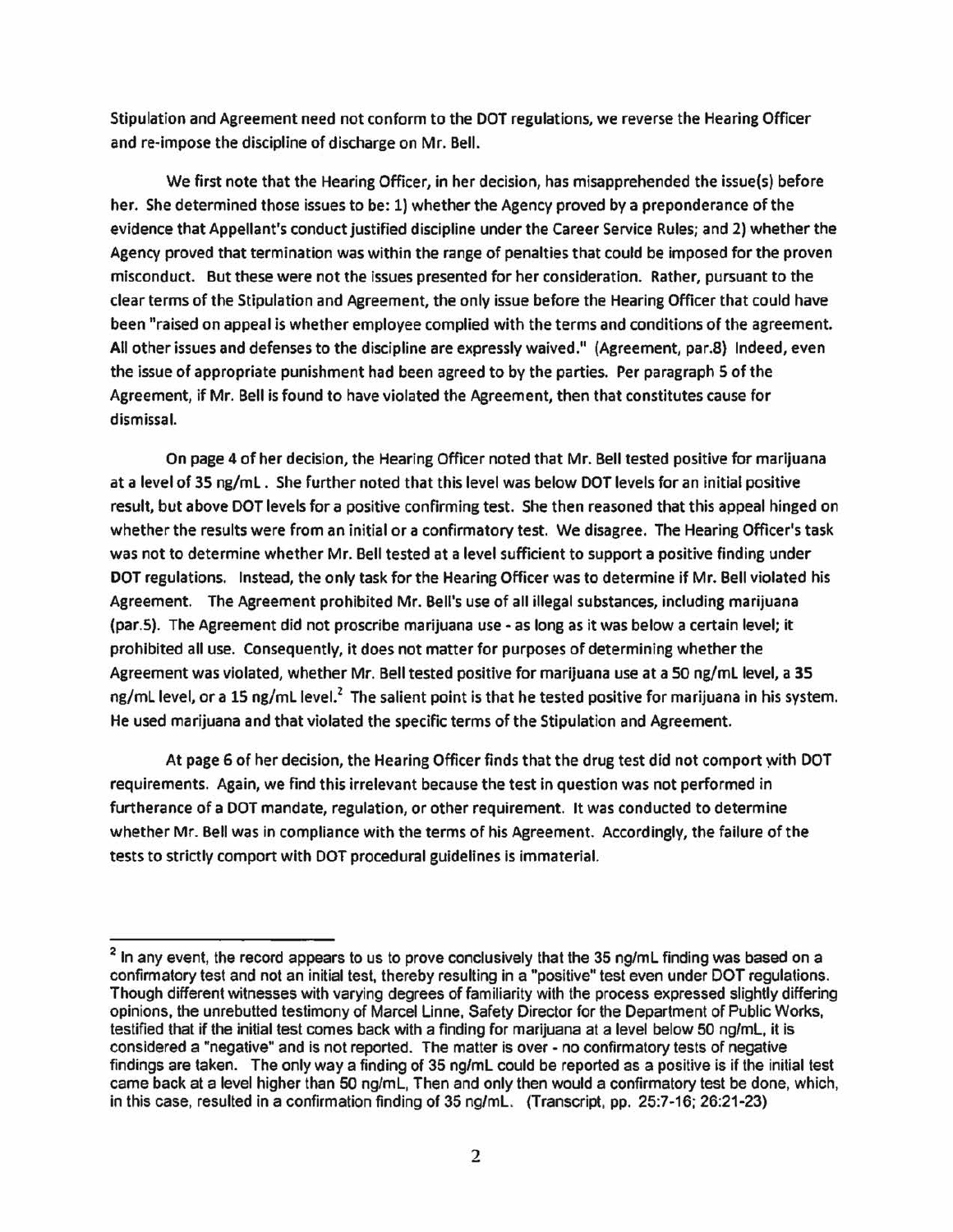In any event, the DOT shortcomings described by the Hearing Officer (failure for the test to be observed and failure to promptly notify Mr. Bell that he could have a split sample tested) simply do not impugn the integrity of the test or the accuracy of the test results. First, we do not see how the failure to have the test observed calls into question the validity of the test results. Plainly, the purpose of the "observation" requirement is to deter individuals being tested from being able to alter or adulterate samples or provide samples that may not be their own. We do not believe Mr. Bell was in any way prejudiced because he was not observed giving his urine sample.<sup>3</sup>

Similarly, Mr. Bell was not prejudiced by not being promptly advised of the opportunity to have a split sample tested. The record demonstrates that Mr. Bell vaguely remembered a conversation after learning of the positive test results in which he was informed that he could get the split sample tested (Transcript, p. 66:5-10}. There is nothing in the record to indicate that Mr. Bell requested that the split sample be tested. More important, however, is the undisputed testimony offered by Dr. Lorna Szczukowski that the split sample is maintained for quite some time; and that failure to notify an employee of the right to have the split sample tested is not considered by DOT to be a fatal flaw in the testing because it is correctible (Transcript pp. 106:16-107:3). If Mr. Bell believed that the test of the split sample would have demonstrated the first test results to be faulty, he had the opportunity, up to the date of the hearing, to have that split sample tested (Transcript, p. 116:8-ll)and the results introduced into evidence at his hearing. He did not have the available split sample tested, but that was his choice.

The Hearing Officer also found it significant that Mr. Bell had taken drug tests before and after the test which resulted in the positive finding and that these tests came back negative. But we do not see, either logically, or medically, how this vitiates the results of the one test that did come back positive. The Hearing Officer, to support her erroneous conclusion, essentially cherry-picks the testimony offered by Dr. Kluck. While he did testify that marijuana may stay in a person's system for several weeks, he also testified, without contradiction or impeachment, that marijuana could stay in a person's system for only hours (Transcript, pp. 129:22-130:5). In other words, according to the unrebutted testimony of Or. Kluck, there is nothing medically inconsistent or incongruous about a positive test being sandwiched between several negative tests. The negative tests both prior and subsequent to the positive test do not medically disprove the accuracy of the positive test results.

In sum, we agree with the Agency that the Hearing Officer misinterpreted CSR  $16-60Y^4$  as it might pertain to Executive Order 94 when she determined that drug tests conducted as a result of a Stipulation and Agreement must conform to the same DOT regulations as random tests conducted for the maintenance of an employee's Commercial Drivers License. We also believe that the Hearing Officer's decision runs counter to our own precedent where we have determined that drug tests conducted as a result of a stipulation and Agreement need not conform to DOT standards. Because

<sup>&</sup>lt;sup>3</sup> Even DOT does not consider the failure to observe a test as a "fatal flaw" which would invalidate the results of the test. See, 49 C.F.R. § 40.209 (b)(6).

 $<sup>4</sup>$  Conduct which violates the Rules, the City Charter, the Denver Revised Municipal Code,</sup> Executive orders, or any other applicable legal authority.